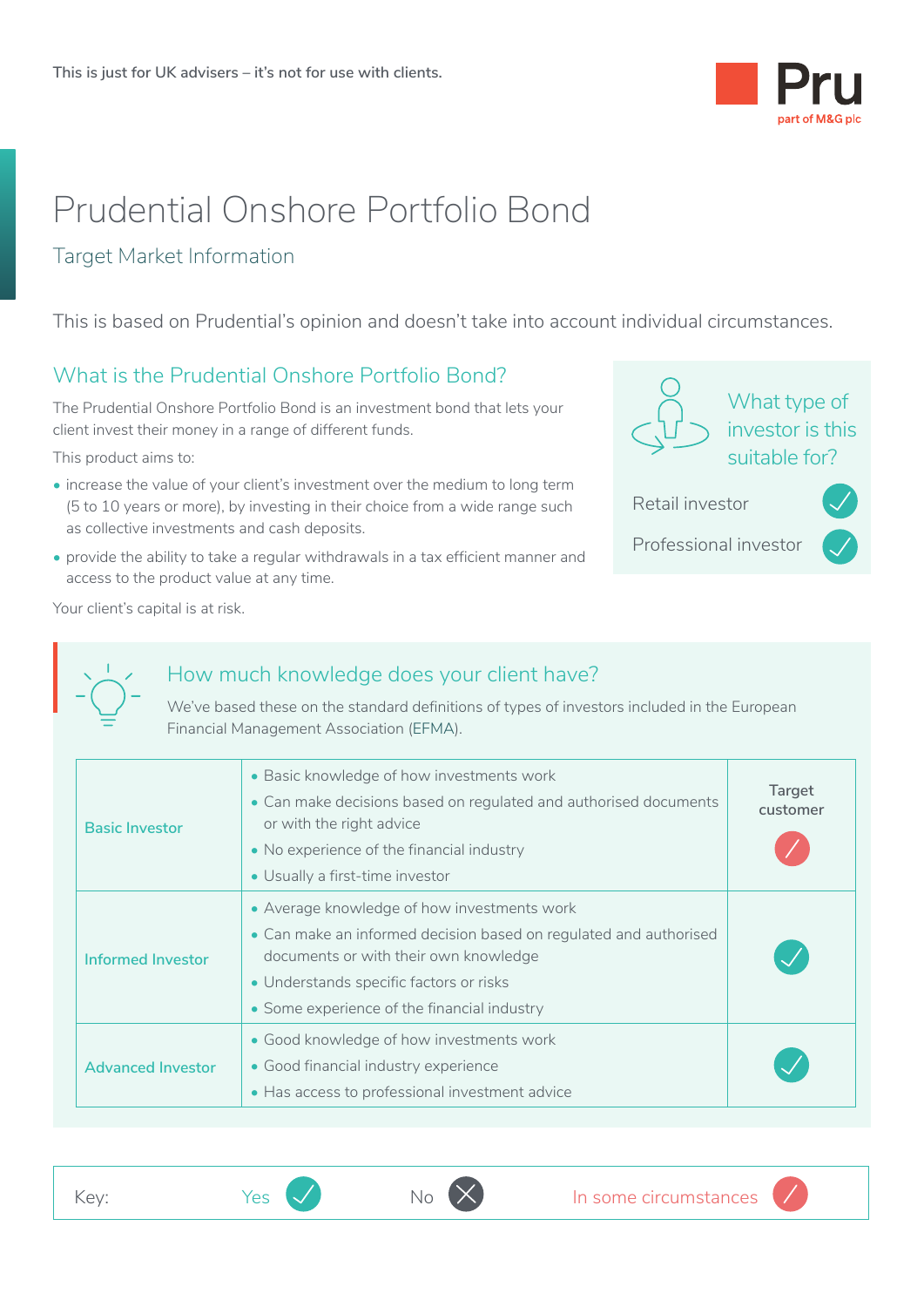### What's your client's capacity to lose capital?

| How much capital<br>loss can they take? | <b>Definition</b>                                                                                                 | <b>Target</b><br>customer | <b>Comments</b>                                                                            |
|-----------------------------------------|-------------------------------------------------------------------------------------------------------------------|---------------------------|--------------------------------------------------------------------------------------------|
| <b>Unlimited</b>                        | Clients can afford to<br>lose all capital.                                                                        | $\overline{\mathscr{S}}$  | You can offer this product to a client who is able to lose<br>all capital.                 |
| Limited                                 | Clients are looking to<br>keep their capital or<br>can afford to lose a<br>certain amount, set by<br>the product. | $\blacktriangledown$      | You can offer this product to a client who is able to<br>accept a limited fall in capital. |
| <b>None</b>                             | Clients can't accept<br>any capital loss.                                                                         | $\times$                  | You shouldn't offer this product to a client that can't<br>lose capital.                   |
|                                         |                                                                                                                   |                           |                                                                                            |

# What's your client's risk appetite?

This is Prudential's view of investment risk, and may differ from others.

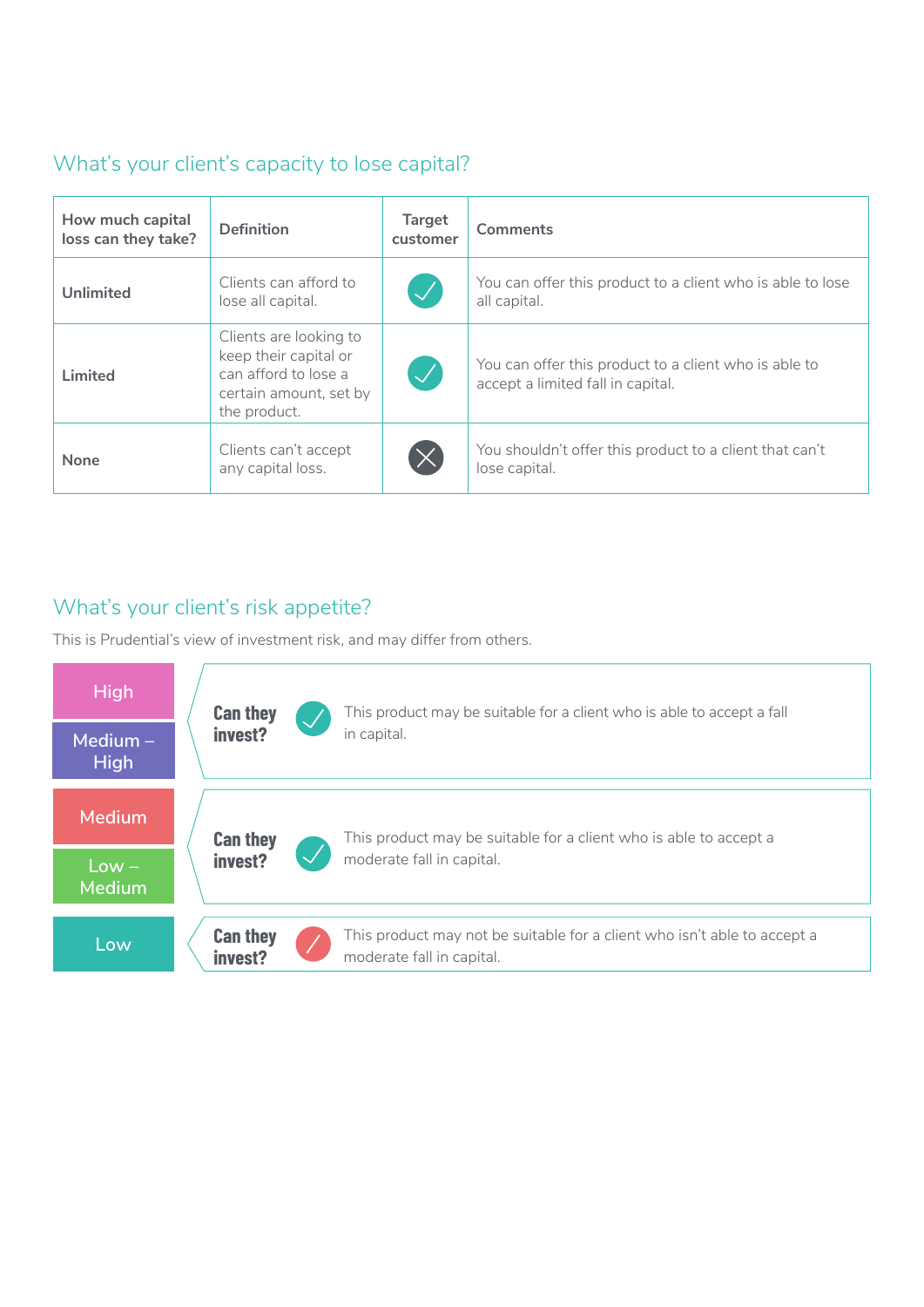# How does this product meet your client's objectives and needs?

| Preservation of capital | Capital Guarantees are not available on this product.                                                                                                                                                                                                                                   |
|-------------------------|-----------------------------------------------------------------------------------------------------------------------------------------------------------------------------------------------------------------------------------------------------------------------------------------|
| Growth                  | The available funds offer the opportunity for capital growth. But if the<br>amount of money your client withdraws, added to the charges from the<br>product are greater than the amount of growth, this will reduce the value of<br>the investment.                                     |
| Income                  | Clients can take up to 5% of the initial investment and any additional<br>investments as a tax-deferred withdrawal each tax year. The product will<br>allow regular withdrawals of up to 10% each year to be taken.                                                                     |
| Time Horizon            | The recommended investment period is 10 years or more. Whilst the<br>appropriate holding period for each individual client will be determined by<br>their personal investment objectives, the term should be sufficient to recover<br>from short term volatility in investment markets. |
|                         | Some investment options may have restrictions or penalties on making<br>withdrawals, moving money between investments or cashing in all or part<br>of the product.                                                                                                                      |
| <b>Maturity Date</b>    | This is a whole of life product so has no fixed maturity date.                                                                                                                                                                                                                          |

# How do your clients invest in this product?

| <b>Execution Only</b> | $(\times$ | This product shouldn't be sold on an Execution Only basis. |  |
|-----------------------|-----------|------------------------------------------------------------|--|
| Non-Advised           |           | This product shouldn't be sold on a Non-Advised basis.     |  |
| Advised               |           | This product is available on an Advised basis.             |  |
|                       |           |                                                            |  |



For more information, please contact your Prudential Account Manager.